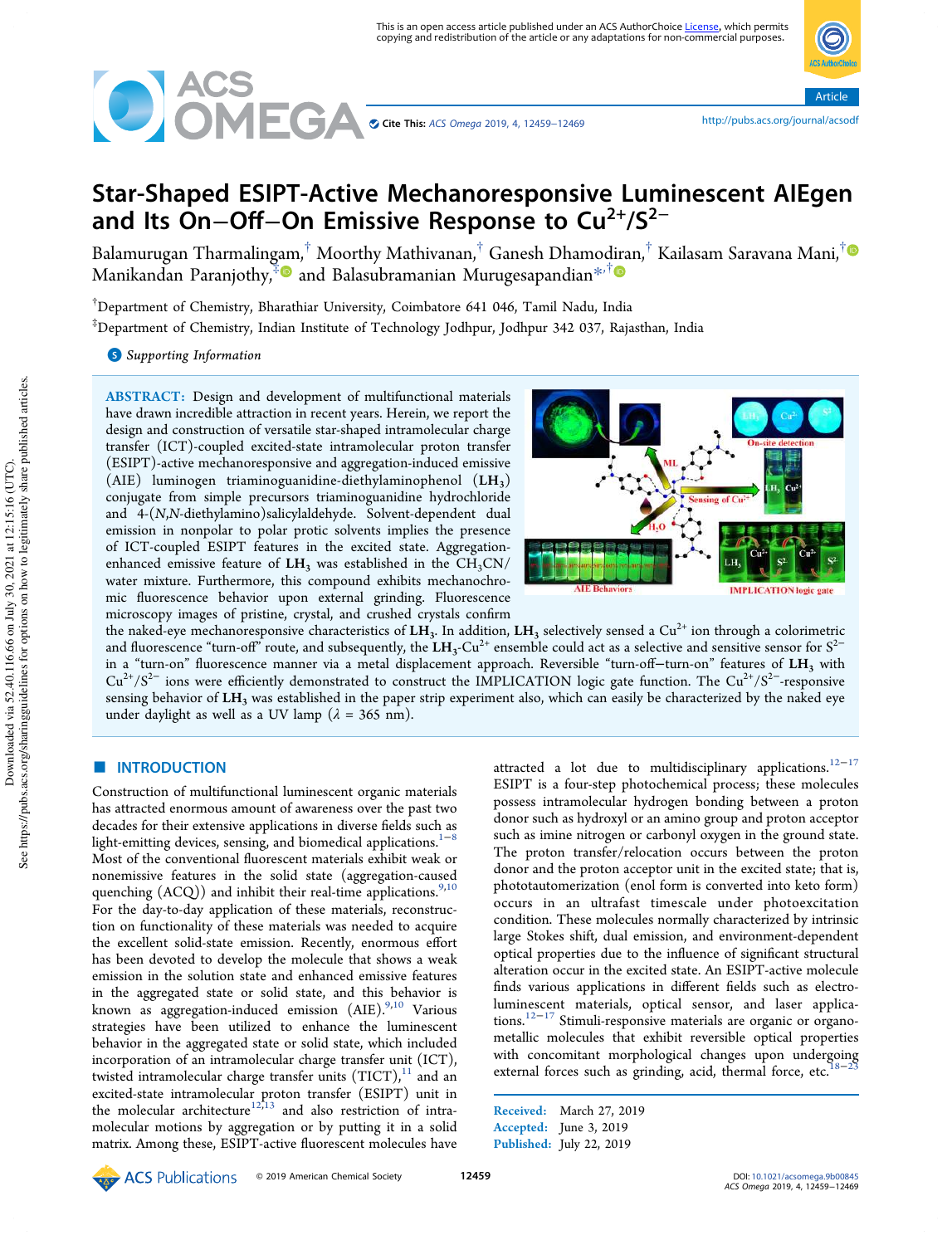In general, external stimuli altered the intra- and intermolecular interactions present in the systems, which ultimately influence the luminescence characteristics of the molecule. Hence, luminescent properties are directly related to the weaker interaction present in the molecular assemblies.<sup>18a</sup> Exclusively, construction of mechanoresponsive luminescent (MRL) materials is of great interest since grinding is used as external stimuli, which is facile and easy to handle also. It is well known that the diethylamino group could act as a strong electrondonating group, salicylaldimine moiety could act as an electron acceptor unit,  $14c$  and incorporation of these two units in a molecule induces strong donor−acceptor-based intramolecular charge transfer (ICT) features in the molecular systems. Diethylaminophenol-appended fluorescent molecules have attracted huge interest and find multiple applications in various fields.<sup>24</sup> Further, salicylaldehyde azine is one of the well-known classical ESIPT molecules due to the presence of strong intramolecular hydrogen bond between −OH (proton donor) and  $-N=CH$  (proton acceptor).<sup>14,15</sup> Design and development of the versatile molecules possessing ESIPT and ICT cores are very scarce.<sup>15,25–31</sup> In this vein, herein, we report the design and construction of versatile star-shaped luminescent organic molecule triaminoguanidine-diethylaminophenol conjugate  $(LH_3)$ . The triaminoguanidine unit was used to construct the star-shaped architecture as well as to improve the proton-accepting capacity; diethylamino and salicylaldimine groups were employed to enrich a strong donor−acceptor feature in this system. The triaminoguanidinediethylaminophenol conjugate  $LH_3$  comprises three imine and diethylaminophenol moieties, which are integrated through simple and facile hydrazone linkage by the Schiff base condensation reaction from carefully chosen building units. Further, we demonstrated the mechanoresponsive luminescence (MRL) behavior, aggregation-induced emissive features in the  $CH<sub>3</sub>CN/water mixture, and reversible sensing character$ istics of  $LH_3$  toward  $Cu^{2+}/S^{2-}$  ions. Reversible turn-off–turnon features of  $LH_3$  with  $Cu^{2+}/S^{2-}$  ions were efficiently demonstrated to construct the IMPLICATION logic gate function. In addition, this reversible characteristic was established to develop a paper strip-based device for on-site applications.

## ■ RESULTS AND DISCUSSION

Design and construction of star-shaped organic molecules have received tremendous interest, owing to their interdisciplinary applications in multiple fields. Triaminoguanidine is a wellknown building block for the construction of a star-shaped  $C_3$ symmetric ligand or probe.<sup>32,33</sup> The triaminoguanidine scaffold has been utilized as a structural building unit for the construction of diethylaminophenol-functionalized, starshaped organic molecules. Further, the star-shaped molecule was designed such that the periphery of the molecule comprises a strong electron-donating diethylamino group and the inner core is built up with ESIPT-active acceptor units  $(OH...N=CH)$ . As a result, the expected molecule holds three donor−acceptor units integrated with the ESIPT-active core. The molecule was synthesized by the simple condensation reaction between triaminoguanidine hydrochloride with 4 diethylamino salicylaldehyde in moderate yield  $(LH_3)$ (Scheme 1). The formation of the compound was confirmed by spectral studies and single-crystal XRD analysis. The newly designed molecule has carbon-centered donor−acceptor conjugates, where it holds three strong electron-donating





diethylamino groups in the circumference of the system, which are linked to the center carbon via facile hydrazone linkages.

Photophysical Properties. Incorporation of the strong donor−acceptor unit besides proton transfer moieties in the molecules will deliver the photophysical properties more dominated by a combination of ICT and ESIPT phenom- $\frac{12-17}{2}$  To authenticate the projected photophysical properties of compound  $LH_3$ , absorption and emission studies have been carried out using various solvents with different polarities. The compound divulged a broad absorption band at 430 nm, which is characteristic of a charge transfer band (Figure 1A). Upon excitation at 430 nm, the molecule exhibited dual emission in various nonpolar and polar aprotic solvents with a strong band around 470−480 nm and shoulder around 530 nm (Figure 1B and Figure S4). The existence of dual emission in different solvents is a characteristic of ESIPT behavior present in the current systems. However, in polar protic solvents (methanol or ethanol), the compound exhibited a strong emission at a longer-wavelength (520 nm) region along with a weaker emission at a shorter-wavelength (470 nm) region (Figure 1B). It is well known that the polar protic solvent (methanol) inhibits the ESIPT process by intermolecular hydrogen bonding with the molecule.<sup>15,34</sup> But the appearance of an intense ESIPT peak at a longer-wavelength region in methanol/ethanol might be attributed by the formation of eight-membered rings between the intermolecular hydrogenbonded alcohol and molecule.<sup>32a,35</sup> Further, owing to the presence of proton transfer (ESIPT) and charge transfer groups (ICT) in molecules, the ICT process was expected to occur between the diethylamino group and imino acceptor unit, which could further increase the proton-accepting ability of imine nitrogen from the intramolecularly hydrogen-bonded phenolic OH group (ESIPT) and lead to the ICT-coupled ESIPT process in the excited state.<sup>15</sup> Hence, large Stokeshifted ∼100 nm lower energy band at a higher wavelength was assigned to the charge-coupled proton-transferred keto form (K\*), and the less Stoke-shifted ∼40−50 nm higher energy band was assigned to the enol form (E\*) in the excited species.<sup>15</sup> The fluorescence quantum yield ( $\Phi$ ) for LH<sub>3</sub> was measured in different solvents with varying polarities, and results are given in Table S1. Due to the presence of a strong electron-donating group in the periphery of the system, it facilitates the electron transfer from the diethylamino group to hydrogen-bonded imine nitrogen and led to the ICT-coupled  $ESTPT$  in the excited state.<sup>14,15,25,26</sup>

In addition, to elucidate ESIPT behavior, the density functional theory calculations were carried out to estimate the energy gap of the highest occupied molecular orbital (HOMO) and lowest unoccupied molecular orbital (LUMO)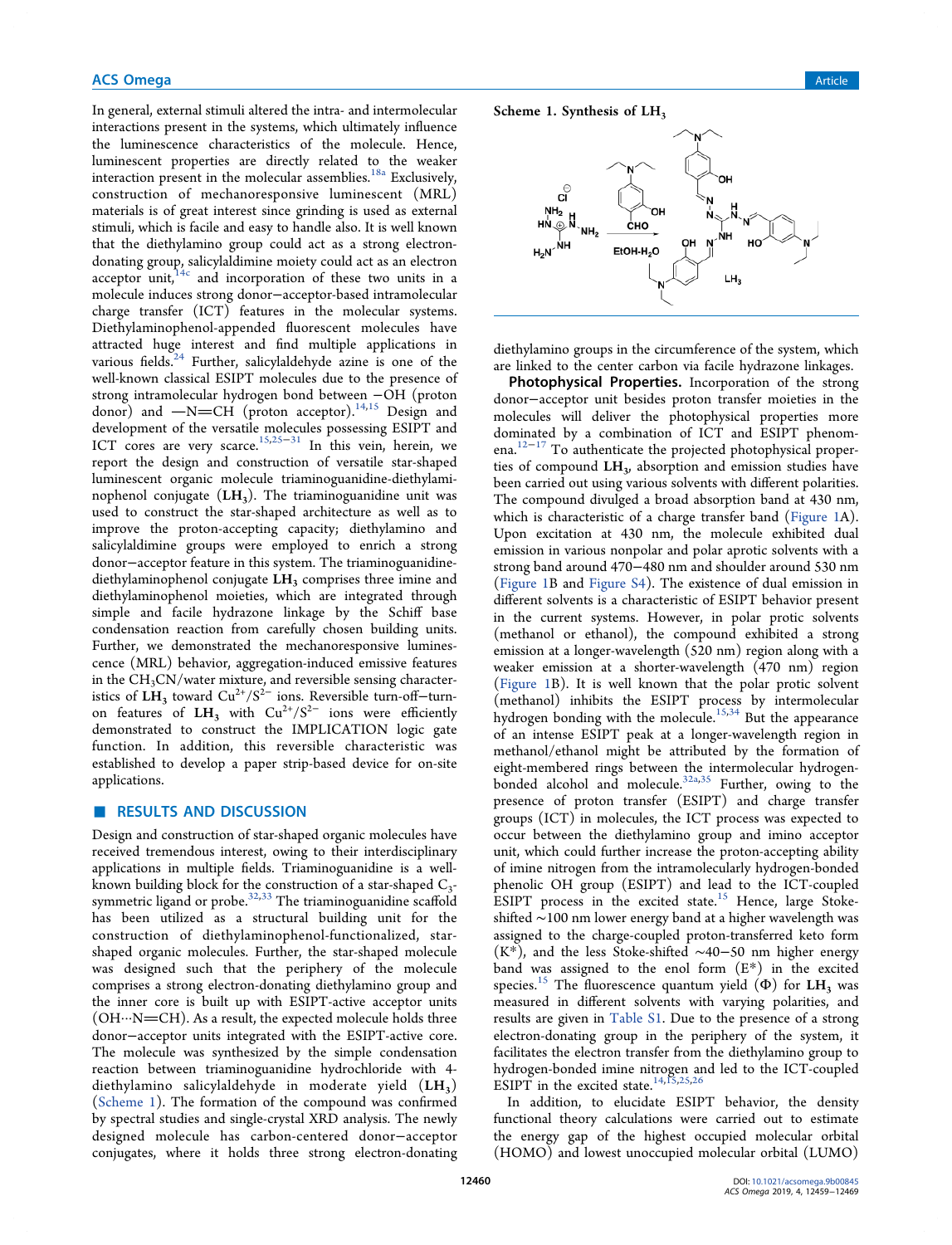

Figure 1. (A) Absorption spectra of LH<sub>3</sub> (5  $\mu$ M) in different organic solvents. (B) Emission spectra of LH<sub>3</sub> (5  $\mu$ M) in different organic solvents  $(\lambda_{\text{ex}} = 430 \text{ nm}).$ 



Figure 2. (A) Emission spectra of LH3 in CH3CN/water mixtures with increasing water fractions ( $\lambda_\mathrm{ex}$  = 430 nm). (B) Emission intensity of LH3 in different CH<sub>3</sub>CN/water fraction. (C) Fluorescence photo of LH<sub>3</sub> with increasing water fractions (0−99%) under a UV lamp (365 nm).

for the keto and enol forms of  $LH_3$ . Using the B3LYP/6-31G\* level of electronic structure theory, the geometries of the two molecules were energy-minimized. Normal mode frequency calculations were performed to make sure that the stationary point computed is a minimum and not a saddle point. Calculations were performed using the electronic structure theory program  $\text{NWChem}^{36}$  and the computed energyminimized geometries of the two molecules are shown in Figure S5. Electronic structure calculations (including zeropoint energy corrections) show that the enol form is more stable by 24.902 kcal/mol with respect to the keto form. The computed HOMO−LUMO energy gap of keto and enol forms are 2.57 and 2.76 eV, respectively.

AIE Characteristics of LH<sub>3</sub>. In general, molecules containing freely rotatable and quickly isomerizable units undergo nonradiative deactivation of excited states easily. $9-13$ Hence, restriction or prohibition of nonradiative relaxation through inhibition of molecular motions such as rotation or isomerization via molecular aggregation leads to enhanced emission behavior.9−<sup>13</sup> Due to the presence of donor−acceptor conjugates with free rotatable N−N bond and an easily

isomerizable CH=N group in molecule  $LH_3$ , the effect of molecular aggregation on photophysical properties was investigated. $14$  The influence of aggregation on optical properties of compound LH<sup>3</sup> was studied by UV−vis and emission measurements in a  $CH<sub>3</sub>CN/water$  solvent mixture with varying water content (0 to 99%), and the observations are shown in Figure 2. Upon excitation at 430 nm,  $LH_3$ exhibits weak emission as a broad peak around 485 nm with shoulder at 535 nm in pure  $CH<sub>3</sub>CN$ . When the amount of water content was 40%, the dual peak was merged as a broad band, and at 50%, it started to appear as a strong major peak at 513 nm with two shoulders at 494 and 553 nm. The ∼46-fold enhancement in emission intensity clearly indicates the formation of aggregates. After 50% water content, the emission intensity was slowly decreased with increase in water content. This observed behavior clearly indicates the formation of an organic nanoaggregate at 50% water content.  $5a,13c,26$  Formation of the nanoaggregate was further ascertained by dynamic light scattering (DLS), field emission scanning electron microscopy (FE-SEM) measurements, and quantum yield calculations (Table S2). Compound  $LH_3$  shows a level-off tail in UV-vis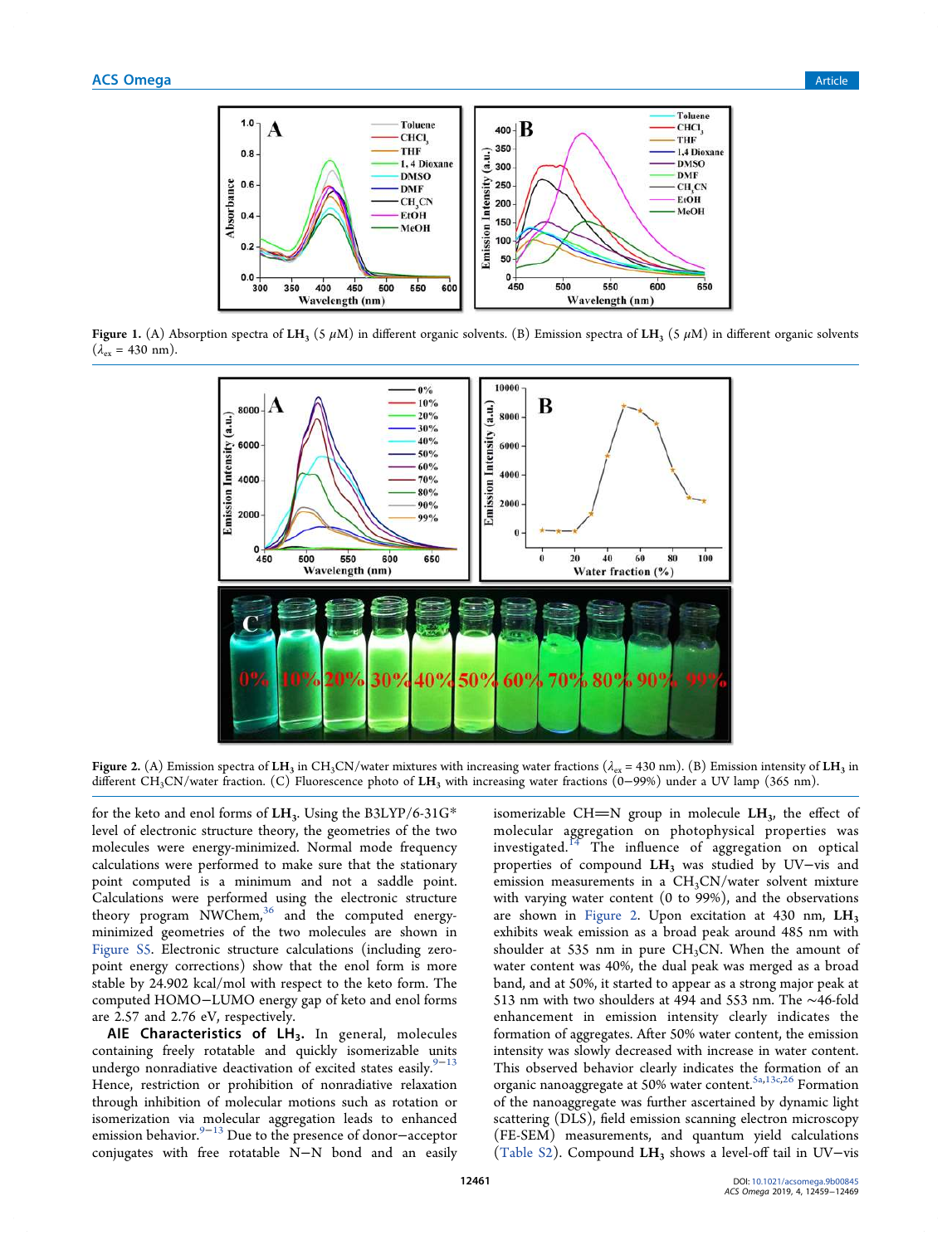absorption measurements (Figure S6) when water content was above 50% in the  $CH<sub>3</sub>CN/water mixture$ , further attesting the characteristic features of the aggregate formation.<sup>13c,26</sup> AIE characteristics of  $LH_3$  in the  $CH_3CN/water$  mixture can be easily visualized through the naked eye under a UV lamp as well as in daylight (Figure S7), which indicates the aggregate formation behavior of  $LH_3$  in the  $CH_3CN/water$  mixture (Figure 2C).

In dilute  $CH<sub>3</sub>CN$ ,  $LH<sub>3</sub>$  displays weak emission due to the presence of a free rotatable N−N single bond and an easily isomerizable CH=N moiety in  $LH_3$ , which destroys the excited state through nonradiative decay and produces a weak or nonemissive behavior. Upon increasing the water fraction,  $\mathrm{LH}_3$  starts to precipitate as aggregates due to the low solubility, which hinder the various types of intramolecular motions and display an enhanced emission at 50% water content.<sup>9-13</sup> Further, comparative results from emission measurements in highly viscous glycerol/ $CH<sub>3</sub>CN$  and nonviscous water/  $CH<sub>3</sub>CN$  mixtures (Figure S8) inferred that the restriction of intramolecular rotation (RIR) mechanism also operated in addition to ICT-coupled ESIPT phenomenon for enhanced emission in this compound.<sup>9–13</sup> In addition, increment in emission intensity was observed in an ice-cold solution of  $CH<sub>3</sub>CN$ , DMSO, and toluene compared to emission measurements at room temperature, which clearly indicates the presence of RIR mechanism (Figure S9). FE-SEM and DLS measurements were also used to validate the formation of aggregates. The DLS result divulges that the particle size of an aggregate at 50% is larger than that of an aggregate at 99% of water content in the  $CH<sub>3</sub>CN/water$  mixture (Figure S10). Morphological changes were also observed for  $\boldsymbol{\mathrm{LH}}_{3}$  in pure CH<sub>3</sub>CN and aggregates at 50% of water content in the  $CH<sub>3</sub>CN/water$  mixture, which are confirmed by FE-SEM images (Figure S11).

Mechanoresponsive Luminescent Behavior of LH<sub>3</sub>. In general, AIE- and ESIPT-active donor−acceptor molecules have a stimuli-responsive behavior.18−<sup>24</sup> Hence, the mechanoresponsive emissive behavior of  $LH_3$  was investigated by solidstate emission measurements. The pristine sample exhibits a broad weak emissive band at 497 nm, whereas after external grinding, the ground sample shows enhanced emission intensity with a red shift in peak position at 513 nm (Figure S12). The bathochromic shift of ∼16 nm from the pristine state to the ground state was evidenced by luminescent color change from yellow to greenish yellow under a UV lamp ( $\lambda =$ 365 nm) (Figure 3 and Video S1). Upon grinding, the



Figure 3. Photographic images of pristine and ground samples under a UV lamp.

emission intensity was increased, and it remained the same as long as there is no disruption on it, while even scraping the ground sample by a spatula caused a decrease in the emission intensity (Video S2). Further recrystallization of the ground sample produces the original state of the molecule. Congruently, quantum yield increases from 0.92 to 13.54% upon grinding. Powder X-ray diffraction (PXRD) studies of pristine- and ground-state samples support the existence of morphology changes from the crystalline nature of the pristine state to the amorphous nature of the ground state. The pristine sample produces the strong and well-resolved intense line (crystalline state) in PXRD, while the ground sample exhibits (amorphous) broad peaks (Figure S13). Further, SEM analysis was carried out to validate the morphological changes that occur from the pristine state to the ground state upon grinding (Figure S14). These observations visibly indicates that the facile simple mechanical force produces the morphological changes as well as destroys the weak intermolecular interaction and transforms the twisted propeller structure into a somewhat planar structure with a change in color as well as emission intensity.<sup>14c</sup> The physical state-dependent luminescent behaviors of crystals, pristine, and crushed crystals were studied under a fluorescence microscope as well as in daylights (Figure S15), and results indicate that fluorescent behavior was enhanced in crushed crystals compared to crystal, and the assynthesized sample and its corresponding fluorescence microscopy images are represented in Figure 4.

**Solid-State Structure of LH<sub>3</sub>.** To correlate the ESIPT and AIE behavior of the compound  $LH<sub>3</sub>$  with molecular arrangements, single-crystal analysis was carried out. The fluorescent crystal was obtained from slow diffusion of *n*-hexane into a compound in chloroform. Figure 5A shows the molecular structure of the compound. The molecule is crystallized as a neutral molecule. It consists of three wings of  $4-(Et_2N)-C_6H_3-$ 2-OH-CH=N-NH connected to the central carbon atom through the N−C bond that led to the star-shaped propeller molecular structure. In each wing, the strong intramolecular hydrogen bonding was observed between the −OH group from diethylaminophenolic moieties and imine nitrogen of triaminoguanidine moiety  $-C(NHN=C)<sub>3</sub> - (1.901, 1.925,$ and 1.92 Å) and led to a six-membered ring (Figure 5A). Further, this intramolecular hydrogen bonding assists the ESIPT process in the excited state. Normally, triaminoguanidinium-based Tris Schiff base compounds formed as guanidinium salts,  $32,33$  but this molecule was formed/ crystalized as a neutral molecule, which may be due to the strong electron-donating nature of the diethylamino group present in the periphery of the system. All the three wings are not present in the same plane and are twisted to each other by 37.055° (planes 1 and 2), 35.420° (planes 1 and 3), and 38.762° (planes 2 and 3) (Figure S16). Subsequently, the whole molecule adopts the propeller-shaped conformation in the solid state (Figure 5B and Figure S16A). Further, this molecule forms a dimer by strong  $C \cdots C$  interaction (3.154 Å, Figure 5B) between the center carbon atoms of two neighboring molecules, and through C−H···π interaction, it adopts a one-dimensional polymeric chain (Figure 5c and Figure S16B). The presence of propeller-shaped conformation in  $\mathrm{LH}_3$  inhibits the aggregation-caused quenching by destroying the strong  $\pi-\pi$  stacking interaction between diethylamino phenol rings.<sup>22−24</sup> Here, the propeller-shaped conformation of  $\text{LH}_3$ , intramolecular hydrogen bonding between OH…N and intermolecular CH···O, and CH··· $\pi$  interaction plays a predominant role in AIE and mechanochromic luminescent behaviors.

Analytical Studies of LH<sub>3</sub>. Recently, considerable interest in the development of an ESIPT-based turn-on or turn-off sensor for selective detection of metal ions is based on inhibition of the ESIPT process through the coordination of metal ions.37,38 Herein, LH<sup>3</sup> has three binding sites, each binding site consisting of a phenolic hydroxyl group and imine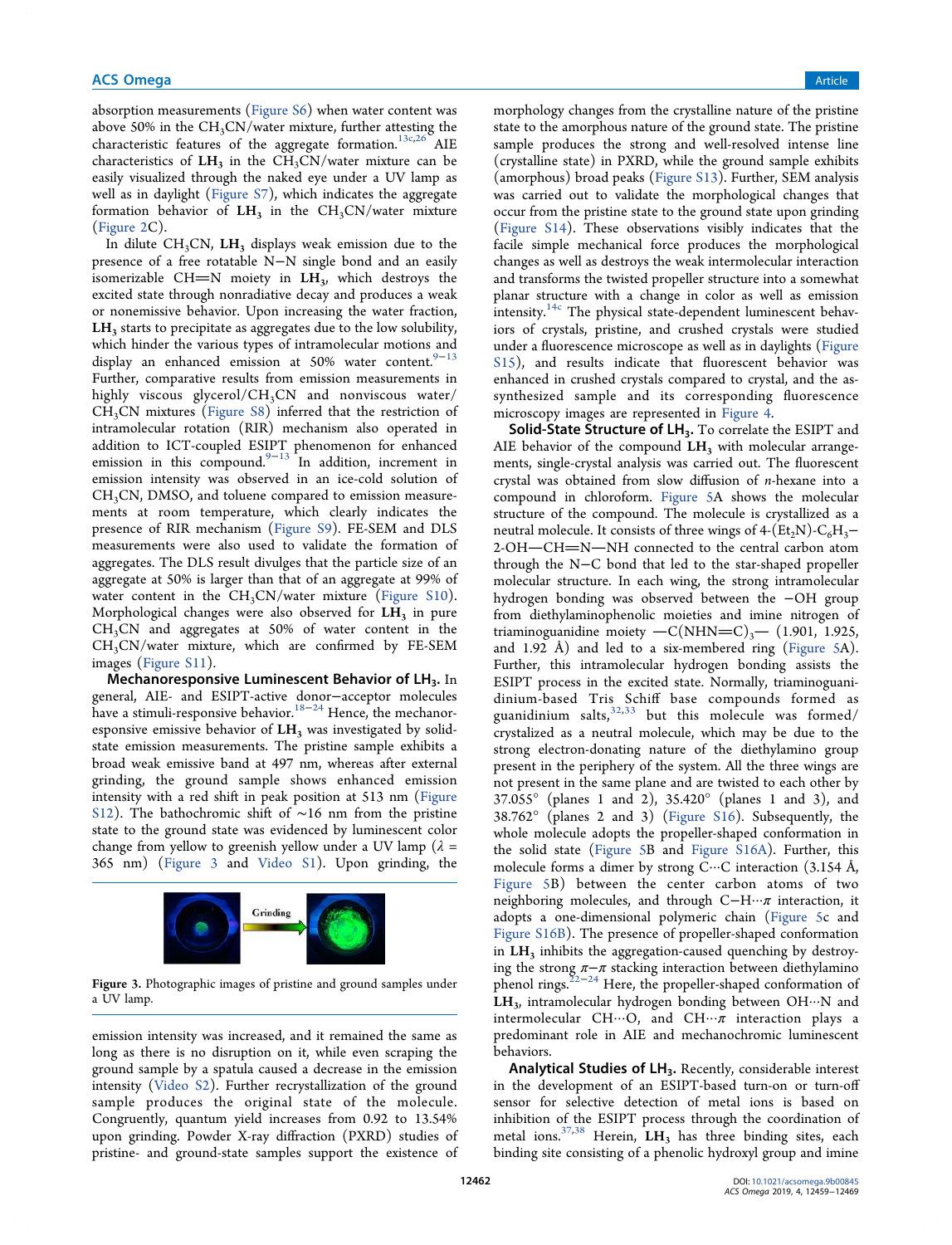

Figure 4. Fluorescence microscopy images of (A) crystals, (B) pristine, (C) crushed crystals of  $\text{LH}_3$ .



Figure 5. (A) Molecular structure, (B) dimeric structure, and (C) one-dimensional polymeric chain structure of  $\mathrm{LH}_3$ .

nitrogen and NH from a triaminoguanidine unit. Hence, the metal-sensing performance of  $LH_3$  has been investigated by UV−vis absorption and emission measurements toward various metal ions such as  $Ag(I)$ ,  $Al(III)$ ,  $Ca(II)$ ,  $Cd(II)$ , Co(II), Cu(II), Cr(III), Fe(III), Mn(II), Mg(II), Na(I),  $Ni(II)$ ,  $Pb(II)$ ,  $Hg(II)$ , and  $Zn(II)$  in  $CH_3CN/H_2O$  (10 mM Tris−HCl; pH = 7.2; 9:1,  $v/v$ ) mixture. The corresponding metal ions were used as their perchlorate or nitrate salts. The absorption spectral result of the probe  $LH_3$  with and without metal ions indicates that only  $Cu^{2+}$  induces changes in the absorption band, whereas no changes were observed with the rest of the metal ions (Figure S17A). Absorption titration experiments were carried out between the probe and  $Cu^{2+}$ . The incremental addition of  $Cu^{2+}$  to the probe produces the red shift in position of the absorption band from 420 to 460 nm with a clear isosbestic point at 440 nm (Figure S17B). This result confirms the formation of new species. Further, upon excitation at 430 nm,  $LH_3$  (20  $\mu$ M) exhibits a sharp peak around 470 nm in  $CH_3CN/H_2O$  (10 mM Tris-HCl; pH = 7.2; 9:1, v/v) mixture. The outcome from the emission measurement of  $LH_3$  with and without metal ions confirms that the probe shows selective sensitivity toward  $Cu^{2+}$  over the other metal ions via a fluorescence turn-off mode (Figure 6A). Interestingly, during the gradual addition of  $Cu^{2+}$  to the probe, emission intensity was completely quenched after the addition of 3 equiv of  $Cu^{2+}$  ions (Figure 6B). This titration result indicates the formation of 1:3 complexes between the probe and  $Cu^{2+}$  ion. Further, results from a Job plot<sup>39</sup> (Figure S19) and Benesi-Hildebrand analysis<sup>40</sup> also confirm that the 1:3 complex formation occurs between  $LH_3$  and  $Cu^{2+}$ . In addition, mass spectral analysis of in situ-prepared  $LH_3$ -Cu<sup>2+</sup> also



Figure 6. (A) Fluorescence spectra of LH<sub>3</sub> (CH<sub>3</sub>CN/H<sub>2</sub>O; 9:1, v/v; Tris–HCl, pH = 7.2) with various metal ions (5 equiv) ( $\lambda_{\text{ex}}$  = 430 nm). (B) Fluorescence spectra of LH<sub>3</sub> (CH<sub>3</sub>CN/H<sub>2</sub>O; 9:1, v/v; 10 mM Tris–HCl, pH = 7.2) with increasing concentration of Cu<sup>2+</sup> ion ( $\lambda_{ex}$  = 430 nm). (C) Photograph of LH<sub>3</sub> with various metal ions under UV light at 365 nm.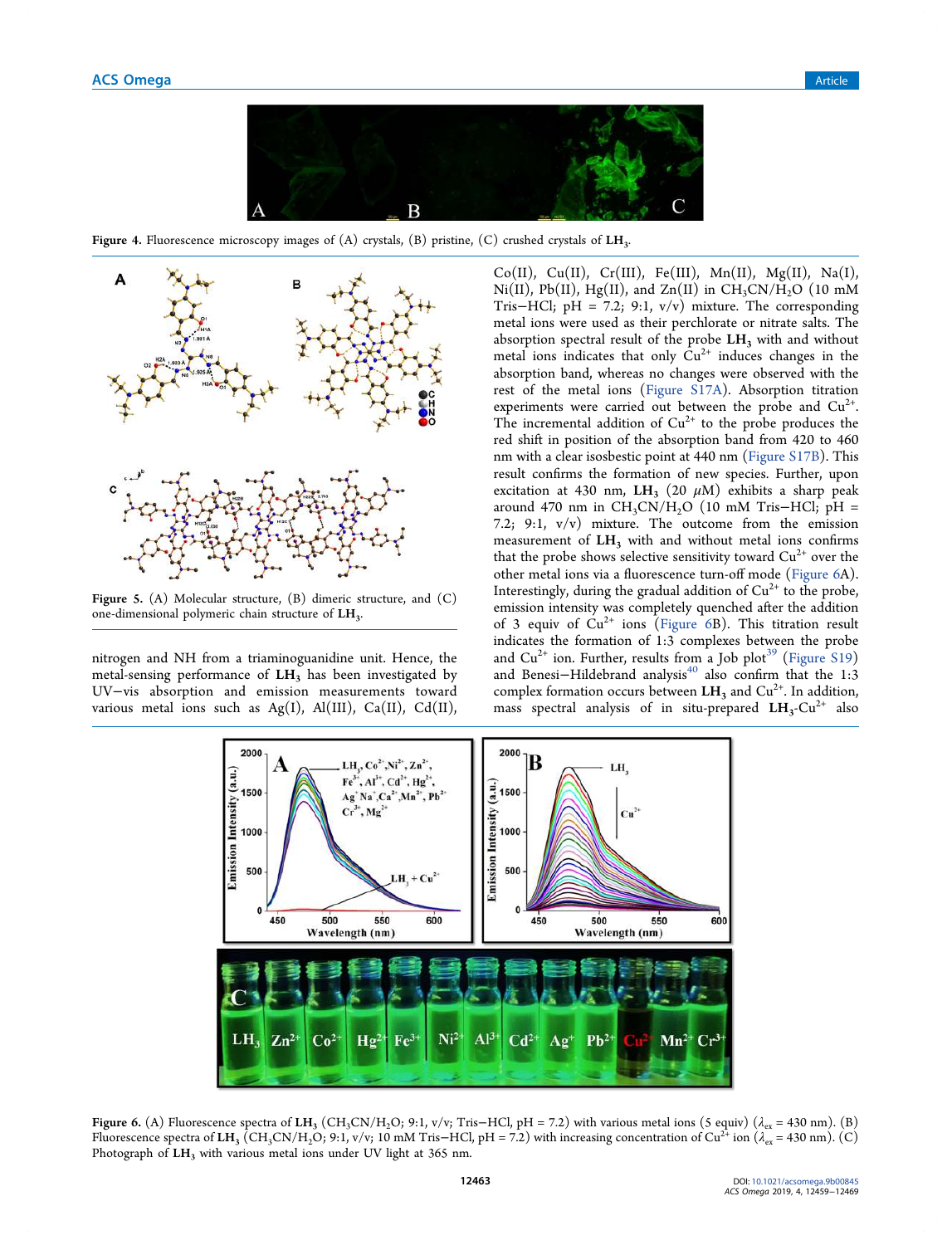

Figure 7. (A) Emission changes of LH<sub>3</sub> with different anions (5 equiv) in the presence of Cu<sup>2+</sup>. (B) Emission titration of LH<sub>3</sub>-Cu<sup>2+</sup> with S<sup>2-</sup> anion. (C) Colorimetric detection of  $S^{2-}$  by  $LH_3$ -Cu<sup>2+</sup>.

confirms the 1:3 stoichiometric ratio, and it shows *m*/*z* values for  $[LCu_3Cl_3(DMSO) + 2H^+]^{2+}$  at 502.56 (Figure S20). The IR spectral changes of the probe with and without  $Cu^{2+}$  ions clearly demonstrate the coordination of imine nitrogen to the metal ion (Figure S21). The deprotonation of −OH groups occurs during the formation of  $LH_3$ -Cu<sup>2+</sup> ensembles, which inhibit the ESIPT process and resulted in the gradual decrease in the emission intensity. $41$  Further drastic decrease in the quantum yield was observed from 0.25 to 0.08% upon addition of  $Cu<sup>2+</sup>$  to the probe with a naked eye-detectable color change from fluorescent green to nonemissive under UV light (365 nm). It is interesting to note that the limit of detection value of LH<sub>3</sub> for Cu<sup>2+</sup> was calculated as 2.33 × 10<sup>-7</sup> M (23.3 ppm) (Figure S22), which is below the permissible value of  $Cu^{2+}$  in drinking water according to WHO.<sup>42</sup> Further, the association constant was found to be  $4.78 \times 10^6$  M<sup>-1</sup>, and it implies that the probe has strong binding affinity to the  $Cu^{2+}$  ion. Further, to access the selectivity of  $LH_3$  toward the  $Cu^{2+}$  ion, competitive photophysical measurements were carried out for  $LH_3$  with other metal ions in the presence of  $Cu^{2+}$ , and the results are represented in Figure S23. The result clearly implies that the probe has strong selectivity toward  $Cu^{2+}$  over the other metal ions and it could act as a fluorescent turn-off sensor for the Cu<sup>2+</sup> ion. The quenching behavior of Cu<sup>2+</sup> might be due to the paramagnetic nature of  $Cu^{2+}$ , inhibition of ESIPT, and chelation-enhanced quenching.  $41,43$ 

It is well known that  $Cu^{2+}$  ions have strong affinity toward the S<sup>2−</sup> anion,<sup>44,45,49−51</sup> and this validates the selective sensing behavior of  $\text{LH}_{3}$ -Cu<sup>2+</sup> assembly toward S<sup>2–</sup> through displacement approach. The anion-sensing characteristic of in situprepared  $\mathrm{LH}_3\text{-Cu}^{2+}$  ensemble was evaluated by absorption and fluorescence experiments in the presence of various anions. The response of absorption and emission titration measurements indicates that gradual addition of  $S^{2-}$  to  $LH_3$ -Cu<sup>2+</sup> induces the regaining of photophysical characteristics of the ligand via displacement of  $Cu^{2+}$  from  $LH_3$ -Cu<sup>2+</sup> by formation of the Cu−S complex with bare probe-resulted turn-on

emission as well as colorimetric changes (Scheme S1, Figure 7, and Figure S25). The S<sup>2−</sup> response by the composite probe  $LH_3$ -Cu<sup>2+</sup> is visible via color changes from colorless to bluish green under a UV lamp (Figure 7C). Further, competitive experiments confirm the selective sensing of  $S^{2-}$  by the LH<sub>3</sub>- $Cu^{2+}$  ensemble. Hence,  $LH_3$ - $Cu^{2+}$  could act as a colorimetric as well as fluorescent turn-on sensor exclusively for S<sup>2-</sup> (Figure 7 and Figure S25). The limit-of-detection value and association constant of  $LH_3$ -Cu<sup>2+</sup> ensembles toward S<sup>2−</sup> were found to be  $2.05 \times 10^{-7}$  M and  $4.43 \times 10^{6}$  M<sup>-1</sup>, respectively. The above results authenticate that the probe  $LH_3$  could be used as a reversible and reusable sensor for  $Cu^{2+}$  and  $S^{2-}$  ions (Figure 8 and Figure S26). Further, the recycle ability of  $LH_3$  was checked by consecutive addition of  $Cu^{2+}$  and  $S^{2-}$  ions to  $LH_3$ , and their associated colorimetric responses under a UV lamp clearly indicate the recycle characteristic and stability of  $LH_3$ for more than five cycles and future utilization for sensing applications (Figure S26). The practical application of the



Figure 8. (A) Reversible sensing nature of  $LH_3$  toward  $Cu^{2+}$  and  $S^{2-}$ under a UV lamp. (B, C) Construction of truth table of IMPLICATION logic circuit.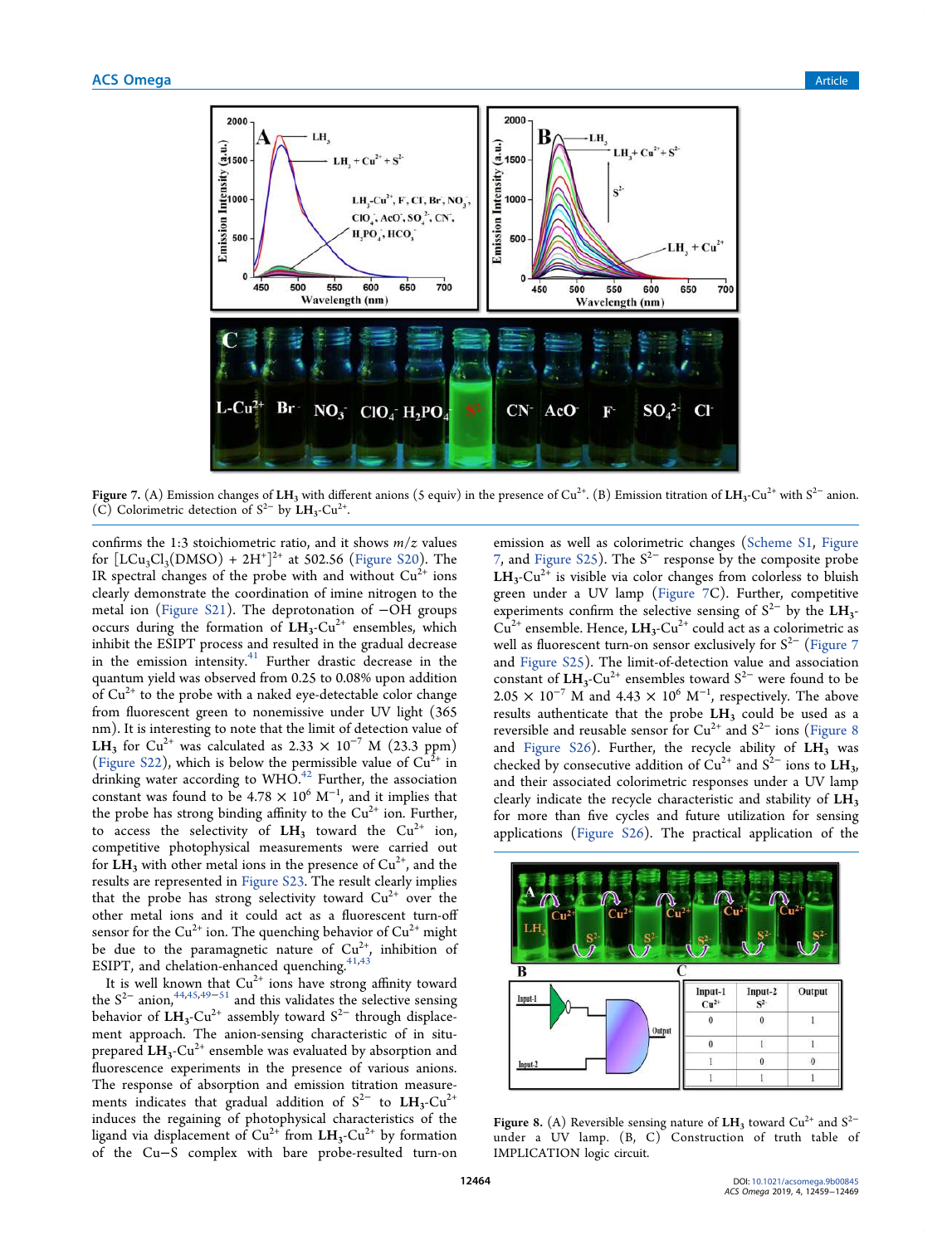probe  $LH_3$  for the detection of  $Cu^{2+}$  and  $S^{2-}$  ions was carried out in real water samples such as drinking water and tap water, and the results are presented in Tables S3 and S4.

Construction of IMPLICATION Logic Gate. The reversible and selective on−off−on sensing characteristics of LH<sub>3</sub> toward Cu<sup>2+</sup> and S<sup>2−</sup> induced us to explore the construction of molecular switches by our systems.<sup>45a,46−49</sup> Herein, the introduction of  $Cu^{2+}$  and  $S^{2-}$  ions to the probe  $LH_3$  is abbreviated as inputs 1 and 2, and resultant emission intensity is denoted as an output. The decrement of emission intensity is denoted as output "0", and regaining of emission intensity is denoted as output "1". The emissive nature of the probe makes output as "1" even in the absence of both inputs. Addition of  $Cu^{2+}$  quenches the emissive nature of the probe; hence, the output is 0. Introduction of  $S^{2-}$  to the above solution  $(LH_3\text{-}Cu^{2+})$  regains the emission, and the resultant output is 1, whereas addition of  $S^{2-}$  to the bare probe causes no change in emission, leading to output "1". The reversible sensing characteristics of  $LH_3$  toward  $Cu^{2+}$  and  $S^{2-}$  satisfied the requirements of IMPILICATION logic gate, and the corresponding truth table is given in (Figure 8).<sup>45a,4</sup>

On-Site Detection of  $\tilde{Cu}^{2+}$  and  $\tilde{S}^{2-}$ . Exclusive colorimetric and selective turn-off sensing behavior of  $LH_3$  toward  $Cu<sup>2+</sup>$  was established by paper strip experiments.<sup>52</sup> Under a UV lamp, the bluish green color was changed to blue color in the presence of a  $Cu^{2+}$  ion, whereas the other metal ion did not produce any changes in the LH<sub>3</sub>-coated filter paper (Figure 9A). Further, a  $LH_3$ -Cu<sup>2+</sup>-coated paper was utilized to



Figure 9. (A) Photographic images of paper strip-based selective naked-eye detection of  $Cu^{2+}$  by an  $LH_3$ -coated filter paper under a UV lamp. (B) On-off-on sensing nature of LH<sub>3</sub>-coated filter paper for detection of  $Cu^{2+}$  and  $S^{2-}$ .

selectively discriminate  $S^{2-}$  ions over the other anions by converting to the original color of an  $LH_3$ -coated paper, which is easily visible to the naked eye under a UV lamp (Figure 9B). These results clearly indicate that the  $LH_3$ -coated paper can act as a sensing device for the on-site detection of  $Cu^{2+}$  and  $S^{2-}$ ions.

## ■ **CONCLUSIONS**

In summary, a star-shaped propeller-like diethylaminophenoltriaminoguanidine conjugate was synthesized from readily accessible building blocks. The molecules exhibit polaritydependent dual emissions in various solvents. In polar protic solvents, LH<sub>3</sub> exhibits dominant ICT-coupled ESIPT emission. The aggregation-enhanced emission features of  $LH_3$  were demonstrated in the  $CH<sub>3</sub>CN/water$  mixture. The mechanochromic luminescence characteristic of  $LH_3$  was established by grinding and confirmed by PXRD experiments of ground and unground samples. In addition,  $LH_3$  selectively detects the  $Cu<sup>2+</sup>$  ion in a colorimetric and fluorescent turn-off manner. In situ-prepared  $\mathrm{LH}_{3}\text{-Cu}^{2+}$  ensembles selectively detect  $\mathrm{S}^{2-}$  ions

over the various anions through the colorimetric and fluorescent turn-on pathway. Reversibility of  $LH_3$  toward  $Cu^{2+}$  and  $S^{2-}$  is stable over more than five cycles. Further, the sensing feature of  $LH_3$  was utilized to develop the IMPILICATION logic gate function and on-site analysis of  $Cu^{2+}$  and  $S^{2-}$  ions by a paper strip-based device.

# **B** GENERAL METHODS

4-Diethylaminosalicylaldehyde and guanidine hydrochloride were procured from Sigma Aldrich. Analytical grade solvents and reagents were purified by standard methods and used for the synthesis. FT-IR spectra for  $LH_3$  and  $LH_3$ -Cu<sup>2+</sup> were measured by using a JASCO FTIR 4100 instrument with a frequency range of 4000 to 400 cm<sup>-1</sup>. CDCl<sub>3</sub> was used as a solvent to measure the  ${}^{1}H$  and  ${}^{13}C$  NMR spectra of LH<sub>3</sub> on a Bruker Avance (400 MHz for  ${}^{1}$ H and 100 MHz for  ${}^{13}$ C) instrument. Tetramethylsilane was used as a standard for the presentation of chemical shifts ( $\delta$  values, ppm), and coupling constants are reported in hertz (Hz). The following abbreviations are used: singlet (s), doublet (d), triplet (t), and quartet (q). The melting point of the sample was determined on a Guna melting point apparatus and was uncorrected. They are expressed in °C. A JASCO V-630 UV− Visible spectrophotometer was used to measure the absorption spectral measurements by using 1.0 cm path length Quartz cuvettes. For all the absorption measurements,  $1 \times 10^{-3}$  M stock solution was prepared, and during the experiments,  $5 \mu L$ was taken in a cuvette and diluted to 2.5 mL by suitable solvents.

A JASCO FP-8300 spectrofluorometer equipped with a 1.0 cm path length quartz cuvette was used for the emission spectral experiments and excited at 430 nm. The emission spectra were monitored in the wavelength range of 450−800 nm. All the measurements were carried out at ambient temperature  $(25 \text{ °C})$ . For solvent-dependent emission measurements,  $1 \times 10^{-3}$  M stock solution was prepared in the respective solvent, and 125  $\mu$ L was taken in a cuvette and diluted to 2.5 mL by appropriate solvents. For sensing measurements,  $1 \times 10^{-3}$  M stock solution was prepared in CH<sub>3</sub>CN, and 20  $\mu$ L was diluted to 2.5 mL by using CH<sub>3</sub>CN/ H<sub>2</sub>O (9:1, v/v) (10 mM Tris–HCl-buffered solution, pH 7.2). Stock solutions for metal salts were prepared in distilled water with a concentration of  $1 \times 10^{-3}$  M. A HORIBA FluoroMax was used for solid-state fluorescence measurements.

Dynamic light scattering (DLS) experiments are recorded by the Malvern Zetasizer Nano ZS instrument equipped with a 4.0 mW He−Ne laser operating at a wavelength of 633 nm at room temperature. Field emission scanning electron microscopy images were taken from FEI Quanta 250. High-resolution mass spectra were recorded on an Exactive Plus EMR Orbitrap mass spectrometer using the electron spray ionization (ESI) technique. A CKX 41 (Olympus) fluorescence microscope was used to capture the fluorescent images of crystal, pristine, and crushed crystals.

A Bruker D8 QUEST diffractometer was used to measure the single-crystal X-ray diffraction data of  $LH_3$ . Measurement was carried out at 296(2) K using a graphite-monochromatic Mo K $\alpha$  radiation ( $\lambda$  = 0.71073 Å). The Bruker SAINT Software package $53$  using a narrow-frame algorithm was used to integrate the data. Absorption correction was performed using SADABS.<sup>54</sup> Structure was solved with multiscan method using SHELXT. The structure was refined by full-matrix least squares on F2 using the SHELXL-2014/7 program.<sup>55</sup> Non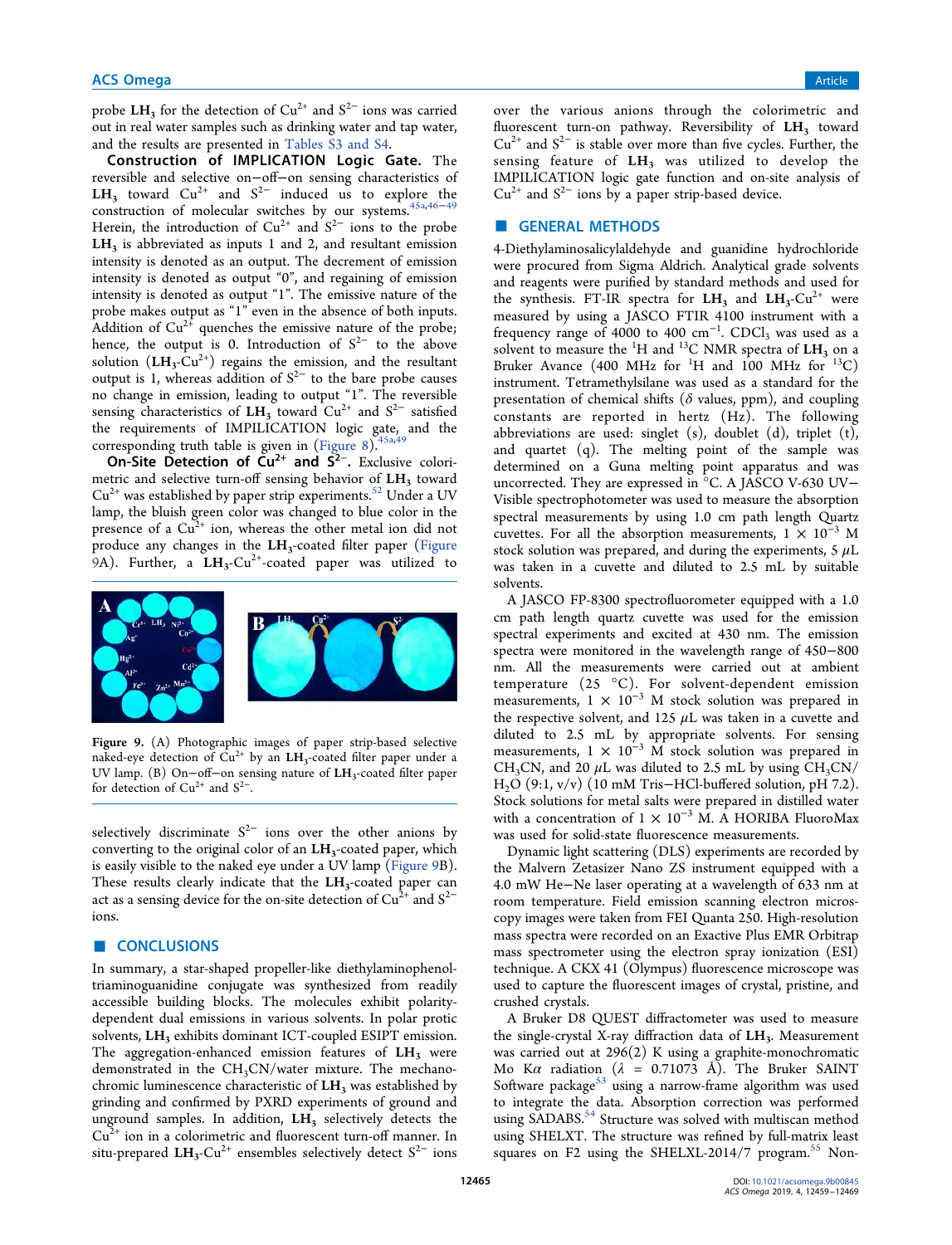hydrogen atoms were refined freely with anisotropic displacement parameters. The hydrogen atoms were placed in calculated positions and refined with a riding model.

Formula:  $C_{34}H_{47}N_9O_3$ ;  $F_w = 629.81$ ; crystal system: triclinic; space group: *P*-1; *a* = 10.8574(7) Å, *b* = 13.1942(9) Å, *c* = 13.9240(9) Å;  $\alpha = 104.519(2)$ °,  $\beta = 99.677(2)$ °,  $\gamma =$ 109.459(2)°;  $V = 1750.1(2)$  Å<sup>3</sup>;  $Z = 2$ ;  $D_c = 1.197$  g/cm<sup>3</sup>; absorption coefficient:  $0.079 \text{ mm}^{-1}$ ;  $F(000) = 678$ ;  $T = 296(2)$ K;  $\theta_{\text{max}} = 27.18^{\circ}$ ; reflections collected: 45,243; independent reflections: 7718; R1 = 0.0753; wR2 = 0.1620; R1 = 0.1861;  $wR2 = 0.1918$ ; goodness-of-fit on  $F^2 = 1.243$ .

**Synthesis of**  $LH_3$ **.** Triaminoguanidinium chloride was prepared according to the following literature method. $32$ Triaminoguanidinium chloride (0.230 g, 1.64 mmol) was dissolved in a mixture of ethanol (5 mL) and water (2.5 mL) at 80 °C, and it was stirred for 10 min. To the above solution, 4 diethylaminosalicylaldehyde (0.983 g, 5.10 mmol) in ethanol was added dropwise, and the mixture was allowed to reflux at 80 °C for 12 h. Then, the resulting yellow precipitate was filtered off, washed with cold ethanol, and dried. Yield: 0.450 g, 40%; mp 220−221 °C; IR(KBr) υ(cm<sup>−</sup><sup>1</sup> ): 3327(−OH), 2969  $(-NH)$ , 1618( $-CH=N$ ); <sup>1</sup>H NMR (400 MHz, CDCl<sub>3</sub>) (ppm): δ 11.83 (s, 3H), 8.48 (s, 3H), 7.12 (d, *J* = 12.0 Hz, 3H), 6.23 (s, 6H), 3.41 (q, 12H), 1.23 (t, 18H); <sup>13</sup>C NMR(100 MHz, CDCl3) (ppm): δ 161.1, 160.9, 151.3, 133.3, 106.9, 103.6, 97.8, 44.5, 12.4; HR-MS  $(m/z)$ :  $[C_{34}H_{47}N_9O_3]$  + H + : calcd, 630.3875; found, 630.3881.

## ■ ASSOCIATED CONTENT

#### **6** Supporting Information

The Supporting Information is available free of charge on the ACS Publications website at DOI: 10.1021/acsomega.9b00845.

Characterization of the compound  $LH_3$  and various data of spectral experiments (PDF)

Crystallographic file from the compound  $LH_3$  (CIF) Luminescent color change of the ground sample from yellow to greenish yellow under a UV lamp (MP4) Scraping of the ground sample using a spatula (MP4)

## **E** AUTHOR INFORMATION

#### Corresponding Author

\*E-mail: mpandian@gmail.com. Fax: +91-422-2422387. Tel: +91-422-2428312.

## ORCID<sup>®</sup>

Kailasam Saravana Mani: 0000-0001-5795-3652 Manikandan Paranjothy: 0000-0002-4126-6206

Balasubramanian Murugesapandian: 0000-0002-7096-9816

**Notes** 

The authors declare no competing financial interest.

## ■ ACKNOWLEDGMENTS

B.M. is grateful to UGC, New Delhi for the UGC FRP faculty award F.4-5(94-FRP)/2014(BSR) and start-up grant and DST-SERB, New Delhi, India (YSS/2015/000037) for the financial support. M.M. thanks DST, New Delhi for the DST-PURSE Phase II fellowship. The authors gratefully acknowledge P. Ekambaram, Associate Professor, Department of Bio-Technology, Bharathiar University for the fluorescence microscopy images and D. Nataraj, Professor, Department of Physics, Bharathiar University for the solid-state emission

measurements. The authors thank Werner Kaminsky, Professor, University of Washington for his help regarding the refinement of single crystal.

#### ■ REFERENCES

(1) (a) Baldo, M. A.; O'Brien, D. F.; You, Y.; Shoustikov, A.; Sibley, S.; Thompson, M. E.; Forrest, S. R. Highly efficient phosphorescent emission from organic electroluminescent devices. *Nature* 1998, *395*, 151−154. (b) Saragi, T. P. I.; Spehr, T.; Siebert, A.; Fuhrmann-Lieker, T.; Salbeck, J. Spiro Compounds for Organic Optoelectronics. *Chem. Rev.* 2007, *107*, 1011−1065. (c) Wu, K.-C.; Ku, P.-J.; Lin, C.-S.; Shih, H.-T.; Wu, F.-I.; Huang, M.-J.; Lin, J.-J.; Chen, I.-C.; Cheng, C.-H. The Photophysical Properties of Dipyrenylbenzenes and Their Application as Exceedingly Efficient Blue Emitters for Electroluminescent Devices. *Adv. Funct. Mater.* 2008, *18*, 67−75. (d) Lin, G.; Peng, H.; Chen, L.; Nie, H.; Luo, W.; Li, Y.; Chen, S.; Hu, R.; Qin, A.; Zhao, Z.; Tang, B. Z. Improving Electron Mobility of Tetraphenylethene-Based AIEgens to Fabricate Nondoped Organic Light-Emitting Diodes with Remarkably High Luminance and Efficiency. *ACS Appl. Mater. Interfaces* 2016, *8*, 16799−16808.

(2) (a) Ashton, T. D.; Jolliffe, K. A.; Pfeffer, F. M. Luminescent probes for the bioimaging of small anionic species *in vitro* and *in vivo*. *Chem. Soc. Rev.* 2015, *44*, 4547−4595. (b) Sun, S.-K.; Wang, H.-F.; Yan, X.-P. Engineering Persistent Luminescence Nanoparticles for Biological Applications: From Biosensing/Bioimaging to Theranostics. *Acc. Chem. Res.* 2018, *51*, 1131−1143.

(3) (a) Gunnlaugsson, T.; Glynn, M.; Tocci, G. M.; Kruger, P. E.; Pfeffer, F. M. Anion Recognition and Sensing in Organic and Aqueous Media Using Luminescent and Colorimetric Sensors. *Coord. Chem. Rev.* 2006, *250*, 3094−3117. (b) De Silva, A. P.; Gunaratne, H. Q. N.; Gunnlaugsson, T.; Huxley, A. J. M.; McCoy, C. P.; Rademacher, J. T.; Rice, T. E. Signaling Recognition Events with Fluorescent Sensors and Switches. *Chem. Rev.* 1997, *97*, 1515−1566.

(4) Lochenie, C.; Schötz, K.; Panzer, F.; Kurz, H.; Maier, B.; Puchtler, F.; Agarwal, S.; Köhler, A.; Weber, B. Spin-Crossover Iron(II) Coordination Polymer with Fluorescent Properties: Correlation between Emission Properties and Spin State. *J. Am. Chem. Soc.* 2018, *140*, 700−709.

(5) (a) Wang, Z.; Gui, C.; Zhao, E.; Wang, J.; Li, X.; Qin, A.; Zhao, Z.; Yu, Z.; Tang, B. Z. Specific Fluorescence Probes for Lipid Droplets Based on Simple AIEgens. *ACS Appl. Mater. Interfaces* 2016, *8*, 10193−10200. (b) Kwok, R. T. K.; Leung, C. W. T.; Lam, J. W. Y.; Tang, B. Z. Biosensing by luminogens with aggregation induced emission characteristics. *Chem. Soc. Rev.* 2015, *44*, 4228−4238.

(6) Ni, J.-S.; Lee, M. M. S.; Zhang, P.; Gui, C.; Chen, Y.; Wang, D.; Yu, Z.-Q.; Kwok, R. T. K.; Lam, J. W. Y.; Tang, B. Z. SwissKnife-Inspired Multifunctional Fluorescence Probes for Cellular Organelle Targeting Based on Simple AIEgens. *Anal. Chem.* 2019, *91*, 2169− 2176.

(7) Zhu, C.; Kwok, R. T. K.; Lam, J. W. Y.; Tang, B. Z. Aggregation-Induced Emission; A Trailblazing Journey to the Field of Biomedicine. *ACS Appl. Bio Mater.* 2018, *1*, 1768−1786.

(8) Dang, D.; Liu, H.; Wang, J.; Chen, M.; Liu, Y.; Sung, H. H.-Y.; Williams, I. D.; Kwok, R. T. K.; Lam, J. W. Y.; Tang, B. Z. Highly Emissive AIEgens with Multiple Functions: Facile Synthesis, Chromism, Specific Lipid Droplet Imaging, Apoptosis Monitoring, and In Vivo Imaging. *Chem. Mater.* 2018, *30*, 7892−7901.

(9) (a) Hong, Y.; Lam, J. W. Y.; Tang, B. Z. Aggregation-induced emission. *Chem. Soc. Rev.* 2011, *40*, 5361−5388. (b) Mei, J.; Leung, N. L. C.; Kwok, R. T. K.; Lam, J. W. Y.; Tang, B. Z. Aggregation-Induced Emission: Together We Shine, United We Soar! *Chem. Rev.* 2015, *115*, 11718−11940.

(10) (a) Chen, G.; Li, W.; Zhou, T.; Peng, Q.; Zhai, D.; Li, H.; Yuan, W. Z.; Zhang, Y.; Tang, B. Z. Conjugation-Induced Rigidity in Twisting Molecules: Filling the Gap Between Aggregation-Caused Quenching and Aggregation-Induced Emission. *Adv. Mater.* 2015, *27*, 4496−4501. (b) Hu, R.; Leung, N. L. C.; Tang, B. Z. AIE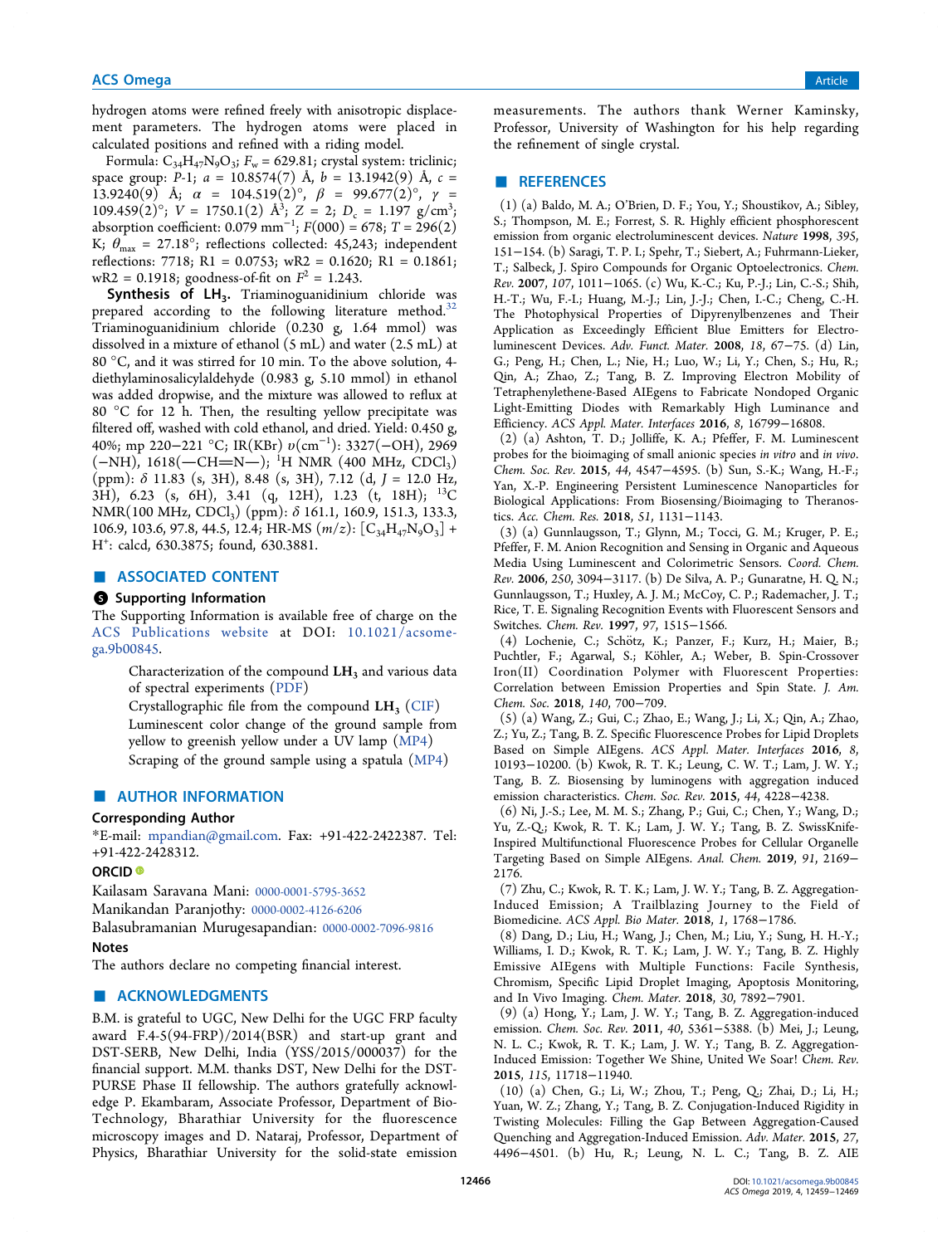Macromolecules: Syntheses, Structures and Functionalities. *Chem. Soc. Rev.* 2014, *43*, 4494−4562.

(11) (a) Hu, R.; Lager, E.; Aguilar-Aguilar, A.; Liu, J.; Lam, J. W. Y.; Sung, H. H. Y.; Williams, I. D.; Zhong, Y.; Wong, K. S.; Peña-Cabrera, E.; Tang, B. Z. Twisted Intramolecular Charge Transfer and Aggregation-Induced Emission of BODIPY Derivatives. *J. Phys. Chem. C* 2009, *113*, 15845−15853. (b) Ghosh, R.; Palit, D. K. Effect of Donor-Acceptor Coupling on TICT Dynamics in the Excited States of Two Dimethylamine Substituted Chalcones. *J. Phys. Chem. A.* 2015, *119*, 11128−11137.

(12) Sedgwick, A. C.; Wu, L.; Han, H.-H.; Bull, S. D.; He, X.-P.; James, T. D.; Sessler, J. L.; Tang, B. Z.; Tian, H.; Yoon, J. Excitedstate intramolecular proton-transfer (ESIPT) based fluorescence sensors and imaging agents. *Chem. Soc. Rev.* 2018, *47*, 8842−8880.

(13) (a) Sturala, J.; Etherington, M. K.; Bismillah, A. N.; Higginbotham, H. F.; Trewby, W.; Aguilar, J. A.; Bromley, E. H. C.; Avestro, A.-J.; Monkman, A. P.; McGonigal, P. R. Excited-State Aromatic Interactions in the Aggregation-Induced Emission of Molecular Rotors. *J. Am. Chem. Soc.* 2017, *139*, 17882−17889. (b) Leung, N. L. C.; Xie, N.; Yuan, W.; Liu, Y.; Wu, Q.; Peng, Q.; Miao, Q.; Lam, J. W. Y.; Tang, B. Z. Restriction of Intramolecular Motions: The General Mechanism behind Aggregation-Induced Emission. *Chem.* − *Eur. J.* 2014, *20*, 15349−15353. (c) Li, K.; Feng, Q.; Niu, G.; Zhang, W.; Li, Y.; Kang, M.; Xu, K.; He, J.; Hou, H.; Tang, B. Z. Benzothiazole-Based AIEgen with Tunable Excited-State Intramolecular Proton Transfer and Restricted Intramolecular Rotation Processes for Highly Sensitive Physiological pH Sensing. *ACS Sens.* 2018, *3*, 920−928.

(14) (a) Tang, W.; Xiang, Y.; Tong, A. Salicylaldehyde Azines as Fluorophores of Aggregation-Induced Emission Enhancement Characteristics. *J. Org. Chem.* 2009, *74*, 2163−2166. (b) Peng, L.; Zheng, Y.; Wang, X.; Tong, A.; Xiang, Y. Photoactivatable Aggregation-Induced Emission Fluorophores with Multiple-Color Fluorescence and Wavelength-Selective Activation. *Chem.* − *Eur. J.* 2015, *21*, 4326−4332. (c) Chen, X.; Wei, R.; Xiang, Y.; Zhou, Z.; Li, K.; Song, P.; Tong, A. Organic Crystalline Solids Response to Piezo/thermo Stimulus: Donor-Acceptor (D-A) Attached Salicylaldehyde Azine Derivatives. *J. Phys. Chem. C* 2011, *115*, 14353−14359.

(15) Jana, S.; Dalapati, S.; Guchhait, N. Proton Transfer Assisted Charge Transfer Phenomena in Photochromic Schiff Bases and Effect of −NEt<sup>2</sup> Groups to the Anil Schiff Bases. *J. Phys. Chem. A.* 2012, *116*, 10948−10958.

(16) (a) Murale, D. P.; Kim, H.; Choi, W. S.; Churchill, D. G. Highly Selective Excited State Intramolecular Proton Transfer (ESIPT)-Based Superoxide Probing. *Org. Lett.* 2013, *15*, 3946− 3949. (b) Zhao, J.; Ji, S.; Chen, Y.; Guo, H.; Yang, P. Excited State Intramolecular Proton Transfer (ESIPT): From Principal Photophysics to the Development of New Chromophores and Applications in Fluorescent Molecular Probes and Luminescent Materials. *Phys. Chem. Chem. Phys.* 2012, *14*, 8803−8817. (c) Kwon, J. E.; Park, S. Y. Advanced Organic Optoelectronic Materials: Harnessing Excited-State Intramolecular Proton Transfer (ESIPT) Process. *Adv. Mater.* 2011, *23*, 3615−3642.

(17) (a) Song, Z.; Kwok, R. T. K.; Zhao, E.; He, Z.; Hong, Y.; Lam, J. W. Y.; Liu, B.; Tang, B. Z. A Ratiometric Fluorescent Probe Based on ESIPT and AIE Processes for Alkaline Phosphatase Activity Assay and Visualization in Living Cells. *ACS Appl. Mater. Interfaces* 2014, *6*, 17245−17254. (b) Barman, S.; Mukhopadhyay, S. K.; Gangopadhyay, M.; Biswas, S.; Dey, S.; Pradeep Singh, N. D. Coumarin− benzothiazole−chlorambucil (Cou-Benz-Cbl) Conjugate: an ESIPT Based pH Sensitive Photoresponsive Drug Delivery System. *J. Mater. Chem. B* 2015, *3*, 3490−3497.

(18) (a) Wang, C.; Li, Z. Molecular conformation and packing: their critical roles in the emission performance of mechanochromic fluorescence materials. *Mater. Chem. Front.* 2017, *1*, 2174−2194. (b) Yang, Z.; Chi, Z.; Mao, Z.; Zhang, Y.; Liu, S.; Zhao, J.; Aldred, M. P.; Chi, Z. Recent advances in mechano-responsive luminescence of tetraphenylethylene derivatives with aggregation-induced emission properties. *Mater. Chem. Front.* 2018, *2*, 861−890.

(19) (a) Zhao, W.; He, Z.; Peng, Q.; Lam, J. W. Y.; Ma, H.; Qiu, Z.; Chen, Y.; Zhao, Z.; Shuai, Z.; Dong, Y.; Tang, B. Z. Highly sensitive switching of solid-state luminescence by controlling intersystem crossing. *Nat. Commun.* 2018, *9*, 3044. (b) Li, Y.; Ma, Z.; Li, A.; Xu, W.; Wang, Y.; Jiang, H.; Wang, K.; Zhao, Y.; Jia, X. A Single Crystal with Multiple Functions of Optical Waveguide, Aggregation-Induced Emission, and Mechanochromism. *ACS Appl. Mater. Interfaces* 2017, *9*, 8910−8918. (c) Wu, J.; Cheng, Y.; Lan, J.; Wu, D.; Qian, S.; Yan, L.; He, Z.; Li, X.; Wang, K.; Zou, B.; You, J. Molecular Engineering of Mechanochromic Materials by Programmed C-H Arylation: Making a Counterpoint in the Chromism Trend. *J. Am. Chem. Soc.* 2016, *138*, 12803−12812.

(20) (a) Dong, Y. Q.; Lam, J. W. Y.; Tang, B. Z. Mechanochromic Luminescence of Aggregation-Induced Emission Luminogens. *J. Phys. Chem. Lett.* 2015, *6*, 3429−3436. (b) Wang, A.; Fan, R.; Wang, P.; Fang, R.; Hao, S.; Zhou, X.; Zheng, X.; Yang, Y. Research on the Mechanism of Aggregation-Induced Emission through Supramolecular Metal−Organic Frameworks with Mechanoluminescent Properties and Application in Press-Jet Printing. *Inorg. Chem.* 2017, *56*, 12881− 12892.

(21) Butler, T.; Morris, W. A.; Samonina-Kosicka, J.; Fraser, C. L. Mechanochromic Luminescence and Aggregation Induced Emission of Dinaphthoylmethane β-Diketones and Their Boronated Counterparts. *ACS Appl. Mater. Interfaces* 2016, *8*, 1242−1251.

(22) (a) Wang, Y.; Xu, D.; Gao, H.; Wang, Y.; Liu, X.; Han, A.; Zhang, C.; Zang, L. Twisted Donor−Acceptor Cruciform Luminophores Possessing Substituent-Dependent Properties of Aggregation-Induced Emission and Mechanofluorochromism. *J. Phys. Chem. C* 2018, *122*, 2297−2306. (b) Zhao, J.; Chi, Z.; Zhang, Y.; Mao, Z.; Yang, Z.; Ubba, E.; Chi, Z. Recent progress in the mechanofluorochromism of cyanoethylene derivatives with aggregation-induced emission. *J. Mater. Chem. C* 2018, *6*, 6327−6353. (c) Gao, H.; Xu, D.; Liu, X.; Han, A.; Zhou, L.; Zhang, C.; Yang, Y.; Li, W. Tetraphenylethene modified β-ketoiminate boron complexes bearing aggregation-induced emission and mechanofluorochromism. *RSC Adv.* 2017, *7*, 1348−1356.

(23) (a) Gao, H.; Xu, D.; Wang, Y.; Wang, Y.; Liu, X.; Han, A.; Zhang, C. Effects of alkyl chain length on aggregation-induced emission, self-assembly and mechanofluorochromism of tetraphenylethene modified multifunctional β-diketonate boron complexes. *Dyes Pigm.* 2018, *150*, 59−66. (b) Wang, Y.; Xu, D.; Gao, H.; Wang, Y.; Liu, X.; Han, A.; Zhang, C.; Zang, L. Mechanofluorochromic properties of aggregation-induced emission-active tetraphenylethenecontaining cruciform luminophores. *Dyes Pigm.* 2018, *156*, 291−298. (24) (a) Chandrasekhar, V.; Azhakar, R.; Murugesapandian, B.; Senapati, T.; Bag, P.; Pandey, M. D.; Maurya, S. K.; Goswami, D. Synthesis, Structure, and Two-Photon Absorption Studies of a Phosphorus-Based Tris Hydrazone Ligand  $(S)P[N(Me)N=CH C_6H_3$ -2-OH-4-N $(CH_2CH_3)_2]_3$  and Its Metal Complexes. *Inorg. Chem.* 2010, *49*, 4008−4016. (b) Han, T.; Feng, X.; Chen, D.; Dong, Y. A diethylaminophenol functionalized Schiff base: Crystallization-induced emission-enhancement, switchable fluorescence and application for security printing and data storage. *J. Mater. Chem. C* 2015, *3*, 7446−7454. (c) Yang, M.; Zhang, Y.; Zhu, W.; Wang, H.; Huang, J.; Cheng, L.; Zhou, H.; Wu, J.; Tian, Y. Difunctional chemosensor for Cu(II) and Zn(II) based on Schiff base modified anthryl derivative with aggregation-induced emission enhancement and piezochromic characteristics. *J. Mater. Chem. C* 2015, *3*, 1994− 2002. (d) Sun, J.; Han, J.; Liu, Y.; Duan, Y.; Han, T.; Yuan, J. Mechanochromic luminogen with aggregation-induced emission: implications for ink-free rewritable paper with high fatigue resistance and low toxicity. *J. Mater. Chem. C* 2016, *4*, 8276−8283.

(25) Kothavale, S.; Sekar, N. A New Series of Highly Fluorescent Blue-Green Emitting, Imidazole-Based ICT-ESIPT Compounds: Detail Experimental and DFT Study of Structural and Donating Group Effects on Fluorescence Properties. *ChemistrySelect* 2017, *2*, 7691−7700.

(26) Santhiya, K.; Sen, S. K.; Natarajan, R.; Shankar, R.; Murugesapandian, B. D-A-D Structured Bis-acylhydrazone Exhibiting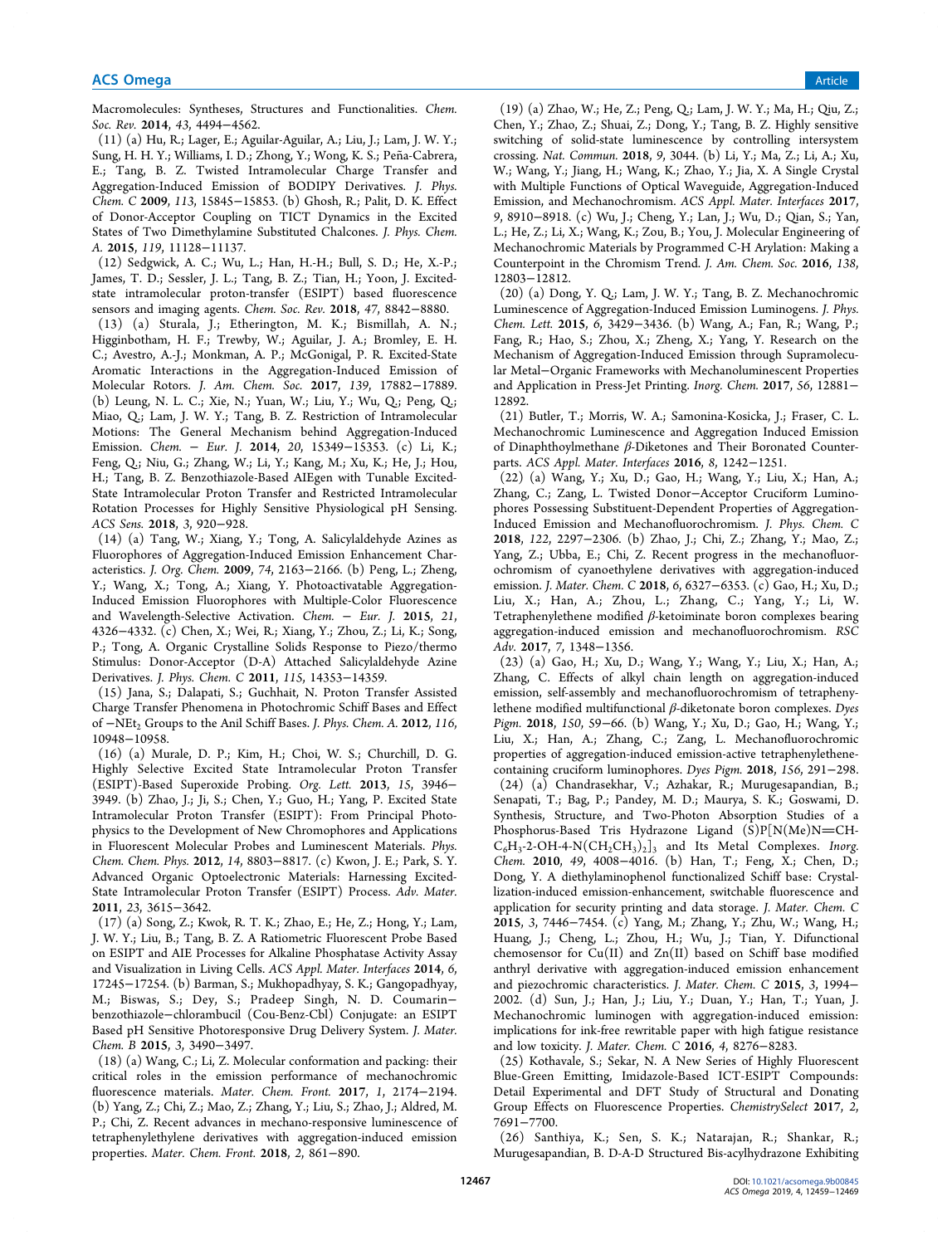Aggregation Induced Emission, Mechanochromic Luminescence, and Al(III) Detection. *J. Org. Chem.* 2018, *83*, 10770−10775.

(27) (a) Song, H.; Kuang, Z.; Wang, X.; Guo, Y.; Guo, Q.; Zhang, H.; Xia, A. Solvent Polarity Dependent Excited State Dynamics of 2′- Hydroxychalcone Derivatives. *J. Phys. Chem. C* 2018, *122*, 15108− 15117. (b) Seo, J.; Kim, S.; Park, S. Y. Strong Solvatochromic Fluorescence from the Intramolecular Charge-Transfer State Created by Excited-State Intramolecular Proton Transfer. *J. Am. Chem. Soc.* 2004, *126*, 11154−11155.

(28) Lin, W.-C.; Fang, S.-K.; Hu, J.-W.; Tsai, H.-Y.; Chen, K.-Y. Ratiometric Fluorescent/Colorimetric Cyanide-Selective Sensor Based on Excited-State Intramolecular Charge Transfer-Excited-State Intramolecular Proton Transfer Switching. *Anal. Chem.* 2014, *86*, 4648−4652.

(29) Zhou, P.; Han, K. Unraveling the Detailed Mechanism of Excited-state Proton Transfer. *Acc. Chem. Res.* 2018, *51*, 1681−1690. (30) Zhao, N.; Li, Y.; Jia, Y.; Li, P. Identifying the Role of Intramolecular Charge Transfer and Excited-State Proton Transfer in Fluorescence Mechanism for an Azido-Based Chemosensor. *J. Phys. Chem. C* 2018, *122*, 26576−26583.

(31) Kothavale, S.; Erande, Y.; Sekar, N. Triphenylamine-Based Bisand Tris-ESIPT Compounds and Their Boron Complexes: Synthesis, Photophysical Properties and DFT Study of ICT and ESIPT Emissions. *ChemistrySelect* 2017, *2*, 5013−5024.

(32) (a) Pallavi, P.; Kumar, V.; Hussain, M. D.W.; Patra, A. Excited-State Intramolecular Proton Transfer-Based Multifunctional Solid-State Emitter: A Fluorescent Platform with "Write-Erase-Write" Function. *ACS Appl. Mater. Interfaces* 2018, *10*, 44696−44705. (b) Kumar, V.; Sk, B.; Kundu, S.; Patra, A. Dynamic and static excimer: a versatile platform for single component white-light emission and chelation-enhanced fluorescence. *J. Mater. Chem. C* 2018, 6, 12086−12094. (c) Plaul, D.; Böhme, M.; Ostrovsky, S.; Tomokowicz, Z.; Görls, H.; Haase, W.; Plass, W. Modeling Spin Interactions in a Triangular Cobalt(II) Complex with Triaminoguanidine Ligand Framework: Synthesis, Structure, and Magnetic Properties. *Inorg. Chem.* 2018, *57*, 106−119.

(33) (a) Mukherjee, S.; Desai, A. V.; Inamdar, A. I.; Manna, B.; Ghosh, S. K. Selective Detection of 2,4,6-Trinitrophenol (TNP) by a π-Stacked Organic Crystalline Solid in Water. *Cryst. Growth Des.* 2015, *15*, 3493−3497. (b) Zhou, Y.; Li, Z.-X.; Zang, S.-Q.; Zhu, Y.-Y.; Zhang, H.-Y.; Hou, H.-W.; Mak, T. C. W. A Novel Sensitive Turn-on Fluorescent  $\text{Zn}^{2+}$  Chemosensor Based on an Easy To Prepare $\text{C}_3$ -Symmetric Schiff-Base Derivative in 100% Aqueous Solution. *Org. Lett.* 2012, *14*, 1214−1217. (c) Jiang, X.-J.; Li, M.; Lu, H.-L.; Xu, L.- H.; Xu, H.; Zang, S.-Q.; Tang, M.-S.; Hou, H.-W.; Mak, T. C. W. A Highly SensitiveC<sub>3</sub>-Symmetric Schiff-Base Fluorescent Probe for Cd2+ . *Inorg. Chem.* 2014, *53*, 12665−12667. (d) Datta, B. K.; Kar, C.; Das, G. A novel  $C_{3v}$ - symmetric completely water soluble turn-on chemo sensor for  $Cd^{2+}$  and the resultant complex for iodide anion in aqueous medium. *Sens. Actuators, B* 2014, *204*, 474−479.

(34) Khan, A. U.; Kasha, M. Mechanism of Four-Level Laser Action in Solution Excimer and Excited-State Proton-Transfer Cases. *Proc. Natl. Acad. Sci. U. S. A.* 1983, *80*, 1767−1770.

(35) Ghiggino, K. P.; Scully, A. D.; Leaver, I. H. Effect of Solvent on Excited-State Intramolecular Proton Transfer in Benzotriazole Photostabilizers. *J. Phys. Chem. A.* 1986, *90*, 5089−5093.

(36) Valiev, M.; Bylaska, E. J.; Govind, N.; Kowalski, K.; Straatsma, T. P.; Van Dam, H. J. J.; Wang, D.; Nieplocha, J.; Apra, E.; Windus, T. L.; et al. NWChem: A Comprehensive and Scalable Open-source Solution for Large Scale Molecular Simulations. *Comput. Phys. Commun.* 2010, *181*, 1477−−1489.

(37) Sinha, S.; Chowdhury, B.; Ghosh, P. A Highly Sensitive ESIPT-Based Ratiometric Fluorescence Sensor for Selective Detection of Al3+ . *Inorg. Chem.* 2016, *55*, 9212−9220.

(38) (a) Asthana, S. K.; Kumar, A.; Neeraj; Shweta; Hira, S. K.; Manna, P. P.; Upadhyay, K. K. Brightening Quinolineimines by  $Al^{3+}$ and Subsequent Quenching by PPi/PA in Aqueous Medium: Synthesis, Crystal Structures, Binding Behavior, Theoretical and cell Imaging Studies. *Inorg. Chem.* 2017, *56*, 3315−3323. (b) Maity, D.; Kumar, V.; Govindaraju, T. Reactive Probes for Ratiometric Detection of  $Co^{2+}$  and  $Cu^{+}$  Based on Excited-State Intramolecular Proton Transfer Mechanism. *Org. Lett.* 2012, *14*, 6008−6011. (c) Xu, Y.; Pang, Y. Zinc binding-induced near-IR emission from excited-state intramolecular proton transfer of a bis(benzoxazole) derivative. *Chem. Commun.* 2010, *46*, 4070−4072.

(39) Skoog, D. A.; West, D. M.; Holler, F. J. *Fundamentals of Analytical Chemistry*; 5th edition, WB Saunders Co, Holt, Rinehart and Winston: United States, 1988.

(40) Benesi, H. A.; Hildebrand, J. H. A spectrophotometric investigation of the interaction of iodine with aromatic hydrocarbons. *J. Am. Chem. Soc.* 1949, *71*, 2703−2707.

(41) (a) Wang, H.; Shi, D.-L.; Li, J.; Tang, H.-Y.; Li, J.; Guo, Y. A facile fluorescent probe with a large Stokes shift for sequentially detecting copper and sulfide in 100% aqueous solution and imaging them in living cells. *Sens. Actuators, B* 2018, *256*, 600−608. (b) Mani, K. S.; Rajamanikandan, R.; Murugesapandian, B.; Shankar, R.; Sivaraman, G.; Ilanchelian, M.; Rajendran, S. P. Coumarin based hydrazone as an ICT-based fluorescence chemosensor for the detection of Cu<sup>2+</sup> ions and the application in HeLa cells. *Spectrochim*. *Acta, Part A* 2019, *214*, 170−176.

(42) World Health Organization *Guidelines for Drinking-Water Quality*; WHO Press: Geneva, Switzerland, 2008, p. 188

(43) Jung, H. S.; Kwon, P. S.; Lee, J. W.; Kim, J. I.; Hong, C. S.; Kim, J. W.; Yan, S.; Lee, J. Y.; Lee, J. H.; Joo, T.; Kim, J. S. Coumarin-Derived Cu<sup>2+</sup>-Selective Fluorescence Sensor: Synthesis, Mechanisms, and Applications in Living Cells. *J. Am. Chem. Soc.* 2009, *131*, 2008− 2012.

(44) (a) Sasakura, K.; Hanaoka, K.; Shibuya, N.; Mikami, Y.; Kimura, Y.; Komatsu, T.; Ueno, T.; Terai, T.; Kimura, H.; Nagano, T. Development of a Highly Selective Fluorescence Probe for Hydrogen Sulfide. *J. Am. Chem. Soc.* 2011, *133*, 18003−18005. (b) Kar, C.; Adhikari, M. D.; Ramesh, A.; Das, G. NIR- and FRET-Based Sensing of Cu2+ and S<sup>2</sup><sup>−</sup> in Physiological Conditions and in Live Cells. *Inorg. Chem.* 2013, *52*, 743−752.

(45) (a) Fu, Y.; Feng, Q.-C.; Jiang, X.-J.; Xu, H.; Li, M.; Zang, S.-Q. New fluorescent sensor for  $Cu^{2+}$  and  $S^2$ - in 100% aqueous solution based on displacement approach. *Dalton Trans.* 2014, *43*, 5815−5822. (b) Paul, A.; Anbu, S.; Sharma, G.; Kuznetsov, M. L.; da Silva, M. F. C. G.; Koch, B.; Pombeiro, A. J. L. Intracellular detection of  $Cu^{2+}$  and S 2− ions through a quinazoline functionalized benzimidazole-based new fluorogenic differential Chemosensor. *Dalton Trans.* 2015, *44*, 16953−16964. (c) Tang, L.; Cai, M.; Huang, Z.; Zhong, K.; Hou, S.; Bian, Y.; Nandhakumar, R. Rapid and highly selective relay recognition of Cu(II) and Sulfide ions by a simple benzimidazolebased fluorescent sensor in water. *Sens. Actuators, B* 2013, *185*, 188− 194. (d) Hou, F.; Huang, L.; Xi, P.; Cheng, J.; Zhao, X.; Xie, G.; Shi, Y.; Cheng, F.; Yao, X.; Bai, D.; Zeng, Z. A Retrievable and Highly Selective Fluorescent Probe for Monitoring Sulfide and imaging in Living Cells. *Inorg. Chem.* 2012, *51*, 2454−2460.

(46) Singh, P.; Singh, H.; Bhargava, G.; Kumar, S. Triple-Signaling mechanisms-based three-in-one multi-channel Chemosensor for discriminating Cu<sup>2+</sup>, acetate and ion pair mimicking AND, NOR, INH and IMP logic functions. *J. Mater. Chem. C* 2015, *3*, 5524−5532. (47) Wang, S.; Men, G.; Zhao, L.; Hou, Q.; Jiang, S. Binaphthylderived salicylidene Schiff base for dual-channel sensing of Cu, Zn, cations and integrated molecular logic gates. *Sens. Actuators, B* 2010, *145*, 826−831.

(48) Bhardwaj, S.; Maurya, N.; Singh, A. K. Chromone based Fluorescent Organic Nanoparticles for High-Precision *in-situ* sensing of Cu2+, and CN<sup>−</sup> ions in 100% Aqueous Solutions. *Sens. Actuators, B* 2018, *260*, 753−762.

(49) Parua, S. P.; Sinha, D.; Rajak, K. K. A Highly Selective "On-Off-On" Optical Switch for Sequential Detection of Cu<sup>2+</sup> and S<sup>2-−</sup> Ions Based on 2, 6-Diformyl-4-methyl Phenol and Catecholase Activity by Its Copper Complex. *ChemistrySelect* 2018, *3*, 1120−1128.

(50) Kumawat, L. K.; Kumar, M.; Bhatt, P.; Sharma, A.; Asif, M.; Gupta, V. K. An easily accessible optical chemosensor for  $Cu^{2+}$  based